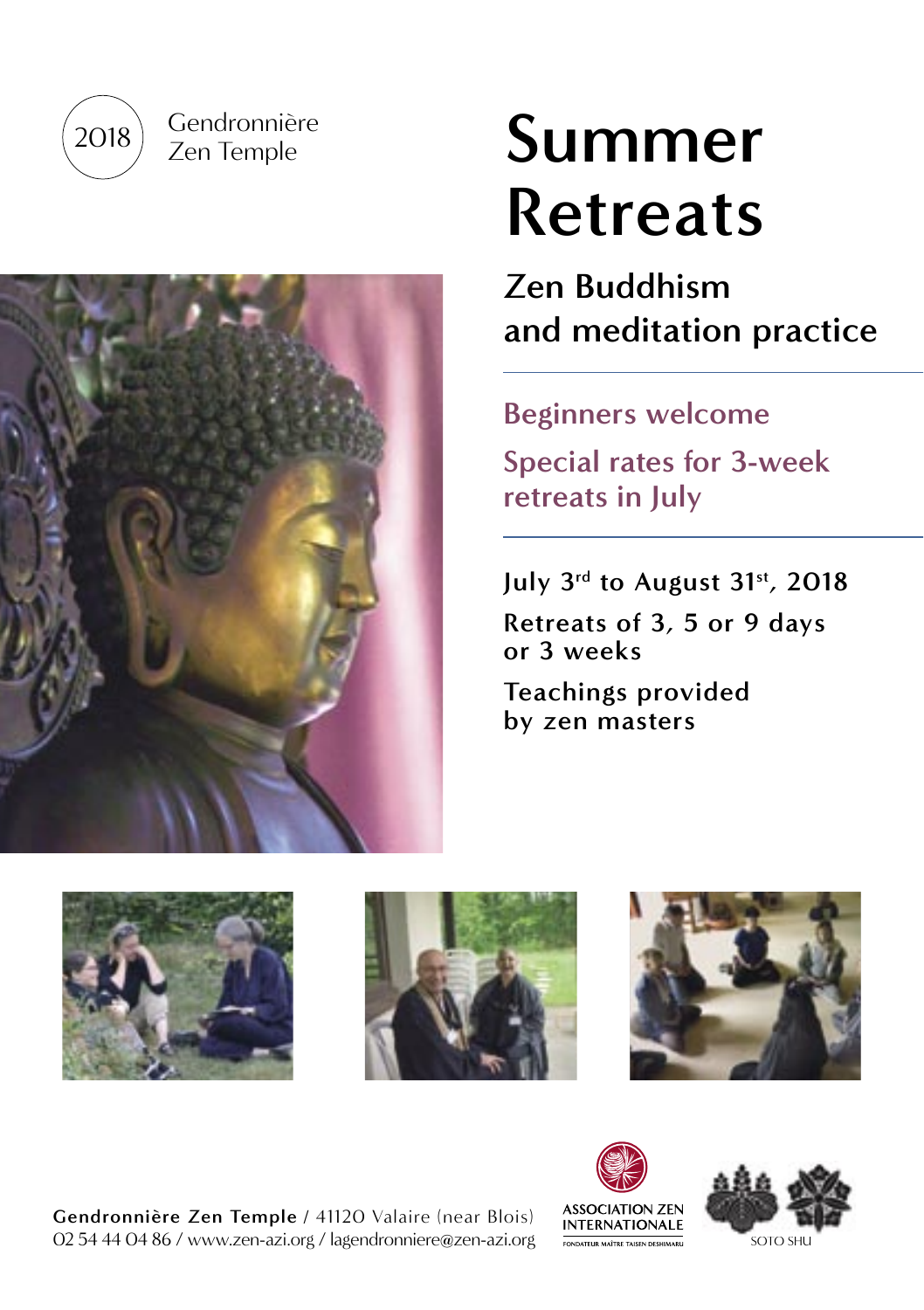

# **ZEN BUDDHISM AND MEDITATION PRACTICE**

Summertime is an ideal time<br>
S for a spiritual retreat. Leaving<br>
your daily routine behind to<br>
come and meditate in a Buddhist ummertime is an ideal time for a spiritual retreat. Leaving your daily routine behind to temple can allow you to see the world from a fresh perspective. The length of your stay can vary from 3 days to several weeks (see below).

### **Daily Schedule**

A day in a zen monastery revolves around zazen, sitting meditation. Zazen is Buddha's practice, through which he realized awakening 2 600 years ago. Every day, there are 3 or 4 zazen sessions, depending on the schedule. Zen meditation is done sitting on a *zafu* (meditation cushion); chairs are also available if need be.

A typical day also includes teachings, ceremonies, meals taken in silence and *samu* (community service). Time is also set aside for relaxation and interactions.

#### **Beginners**

This summer, a choice of retreats will be offered, as des-

cribed below. Throughout the retreat period, beginners will receive special attention, with plenty of explanations, workshops and individual guidance.

## **Accommodation**

Regardless of the type of accommodation you choose, we strive to offer comfortable lodging. The tents (for small budgets) have beds as well as an insulating, environmentally friendly soil covering made of wood chips.

#### **The Gendronnière Temple**

The temple was founded in 1979 by Japanese zen master Taisen Deshimaru. Since then, the summer retreat tradition has continued, and practitioners from around the world congregate. The buildings (castle, big and small dojos, etc.) are located in the heart of an old forest with a beautiful pond. The vegetable garden is now managed on the principles of permaculture, and meals are organic.



#### **WHAT TO BRING**

#### **For meditation**

Dark, loose and comfortable clothes (black, brown, navy blue) and a meditation cushion (*zafu*).

#### **For meals**

Bowl, spoon, fork + approx. 40cm  $x$  40cm cloth (to wrap the bowl) + smaller, 20cm x 20cm white cloth (to wipe the bowl), or *oryoki* set if you have one.

#### **FOR DAILY MONASTIC LIFE**

#### **Should be avoided**

Shorts, short skirts, tank tops and tight-fitting clothes.

#### **Bedding**

Single top sheet and fitted sheet, pillowcase.

Sheets can be rented on-site (5 euros).

**Forgot something ?**  A shop is available on-site.

## NEW IN JULY

**Long retreats - 3 weeks special price**

#### **Long retreat # 1**

Tuesday, July 3rd - Monday, July 23rd.

#### **Long retreat # 2**

Tuesday, July 10<sup>th</sup>-Monday, July  $30<sup>th</sup>$ .

Open to all, beginners welcome.

Accommodations : tents or dormitories.

## **Special rates for long retreats**

359 € (dormitory) 259 € (tent)

**2 3**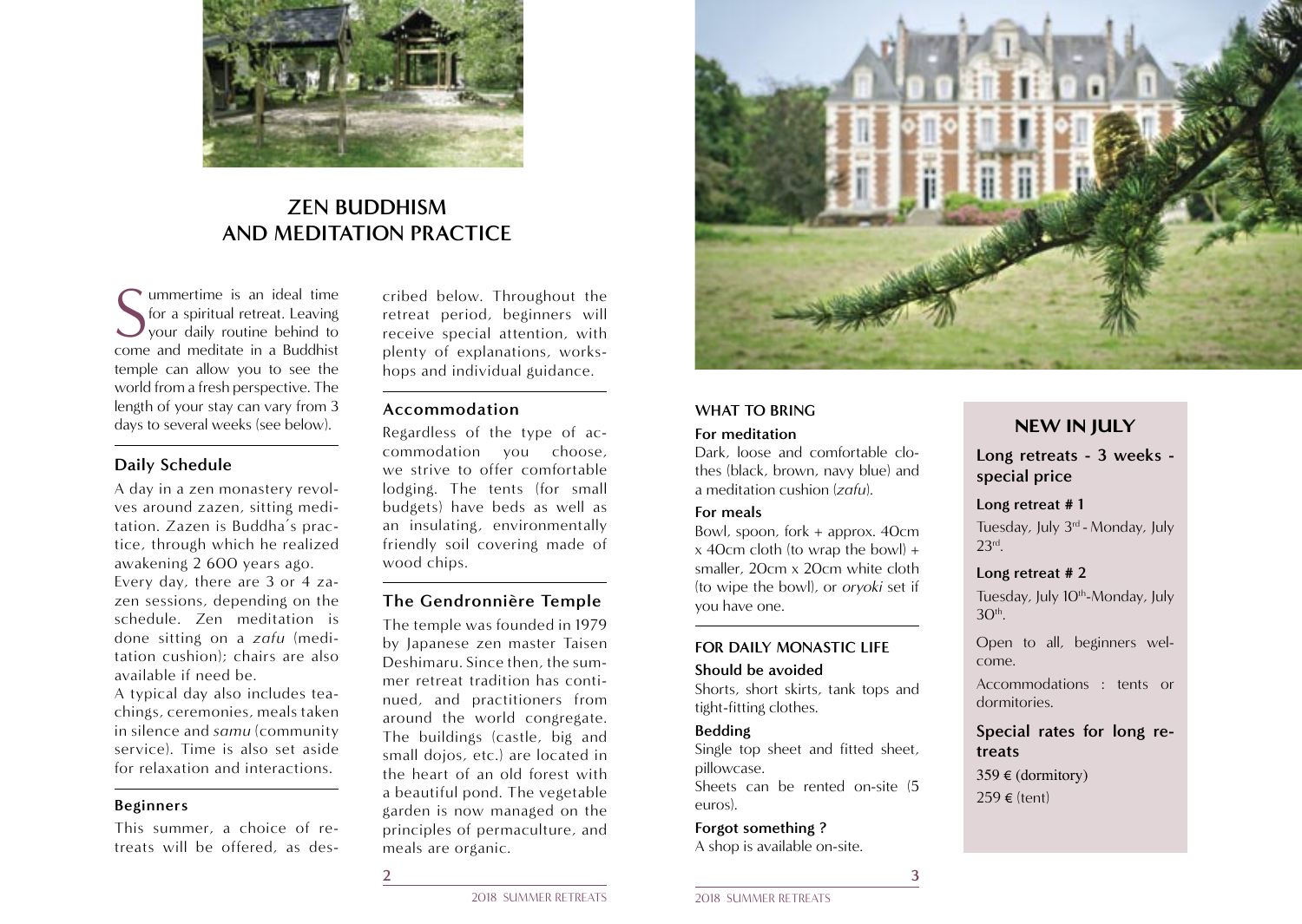





**Retreat with master PHILIPPE REIRYU COUPEY**

Tuesday, July  $3<sup>rd</sup>$  to Sunday, July  $8<sup>th</sup>$ (arrival Monday  $2<sup>nd</sup>$  at 6 pm).

**Philippe Reiryu Coupey**, disciple of master Deshimaru, teaches in Paris and leads sesshins (retreats) in France and Germany.

He has written and published several books on zen, including three books on master Deshimaru's teachings, published in France, Germany and the US.

*German translation will be offered during this retreat.*



**Retreat with master SIMONE JIKO WOLF**

Tuesday, July 10<sup>th</sup> to Sunday, July  $15<sup>th</sup>$  (arrival Monday 9<sup>th</sup> at 6 pm).

**Simone Jiko Wolf** started practicing zen at the Paris dojo. She was ordained a nun by master Deshimaru and received the transmission from Japanese master Yuko Okamoto in 2004. In 1982, she founded the Centre zen de La Chaux-de-Fonds and, in 2009,



Kôsetsu-ji temple in Switzerland, where she lives and teaches. She is one of the International Zen Association's presidents and is currently abbess of the Gendronnière temple.

*English translation will be offered during this retreat.*



Tuesday, July 17<sup>th</sup> to Sunday, July  $22<sup>nd</sup>$  (arrival Monday 16<sup>th</sup> at 6 pm).

**Katia Kôren Robel** started practicing at the Paris Zen dojo in 1970 under the guidance of master Taisen Deshimaru, who ordained her a nun in 1971. She received the Dharma transmission from Egawa Shinzan Zenji in 2003. She was president of the Paris Zen dojo from 1996 to 2006. She teaches at the Châtelet dojo in Paris.

*English translation will be offered during this retreat.*

**4 5**







**Retreat with master BEGONIA KAIDO AGIRIANO**

Tuesday, July 24<sup>th</sup> to Sunday, July 29th (arrival Monday 23rd at 6 pm).

**Begonia Kaido Agiriano** started practicing zazen in 1983. She received the nun's ordination in 1990 and the Dharma transmission in 2013 from her teacher, Raphaël Dôkô Triet. She is head of the Vitoria-Gasteiz Zen dojo in the Basque Country and practices regularly at Seikyuji, her teacher's temple in Seville. She is a devoted Spanish translator of zen.

*Spanish translation will be offered during this retreat.*

**WHAT TO EXPECT**

#### **If you come for one week**

The July retreats will last one week (arrival Monday 6 pm - departure Sunday 3 pm after cleaning the temple). There will be 3 meditation sessions per day during first three days (Monday evening to Thursday), and 4 meditation sessions per day during the last three days (called sesshin).

#### **Attention beginners !**

Welcoming lecture - mandatory at 7 pm. Please arrive early enough to attend.

#### **Rates**

Tent : 208 € / 185 € (students, jobseekers) Dormitory: 269 € Room 4 to  $5:336 \in$ Double room : 383 € Single room : 487 €

#### **If** you come for a sesshin **(meditation retreat)**

Thursday evening to Sunday 3 pm. Beginners must arrive Thursday around 6 pm: welcoming lecture at 7 pm. Four meditation sessions per day.

#### **Rates**

Tent : 95 € Dormitory : 122 € Room 4 to  $5:153 \in$ Double room : 174 € Single room : 221 €

**JULY**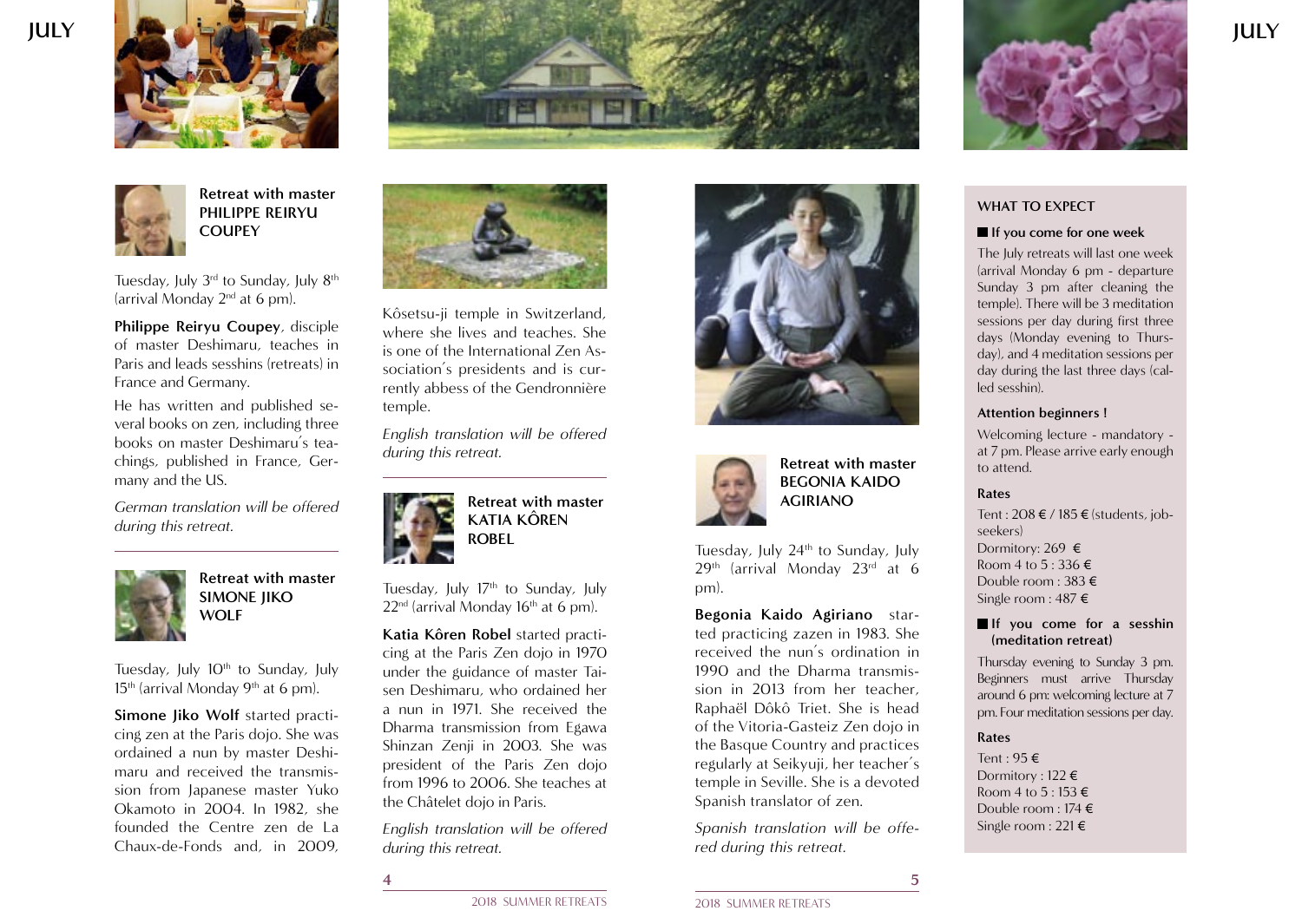



**Retreat with master OLIVIER REIGEN WANG-GENH**

#### **Full retreat**

Wednesday, Aug. 1<sup>st</sup> to Thursday, Aug. 9<sup>th</sup> (arrival Tuesday evening).

#### **Preparation**

First five days: Wednesday, August 1<sup>st</sup> to Sunday, August 5<sup>th</sup>.

#### **Sesshin**

Tuesday, August  $7<sup>th</sup>$  to Thursday, August 9<sup>th</sup> (arrival Monday evening).

**Olivier Reigen Wang-Gen** has been practicing zen since 1973. He was ordained a monk in 1977 by master Deshimaru and received the Dharma transmission from Japanese zen master Dosho Saikawa Roshi. In 1999, Olivier Wang-Genh founded Ryumonji temple (Alsace), where he lives and teaches. He is president of the International Zen Association and vice-president of Union Bouddhiste de France.

*English translation will be offered during this retreat.*



**Retreat with master ROLAND YUNO RECH**

#### **Full retreat**

Sunday, August 12<sup>th</sup> to Monday, August  $20<sup>th</sup>$  (arrival Saturday  $11<sup>th</sup>$  in the evening).

#### **Preparation**

First five days: Sunday, August 12<sup>th</sup> to Thursday, August 16<sup>th</sup>.

#### **Sesshin**

Saturday, August 18<sup>th</sup> to Monday, August 20th (arrival Friday evening)

**Roland Yuno Rech** was ordained a monk by master Deshimaru in 1974 and received the shiho (Dharma transmission) from Niwa Zenji in 1984.

He is abbot of Gyobutsuji temple in Nice. He leads sesshins all over Europe and at the Gendronnière. For three years, he was abbot of the Gendronnière.

*English translation will be offered during this retreat.*



**Retreat with master GÉRARD CHINREI PILET**

#### **Full retreat**

Thursday, Aug. 23<sup>rd</sup> to Friday, Aug. 31<sup>st</sup> (arrival Wednesday evening).

#### **Preparation**

First five days: Thursday, August 23<sup>rd</sup> to Monday, August 27<sup>th</sup>.

#### **Sesshin**

Wednesday, Aug. 29<sup>th</sup> to Friday, Aug. 31<sup>st</sup> (arrival Tuesday evening).

**Gérard Chinrei Pilet** has been practicing zazen since meeting master Deshimaru in 1969. He settled in Paris in 1974 to practice with his teacher, who ordained him a monk in 1978. After master Deshimaru's death in 1982, he started teaching the Dharma at the Paris dojo until 2010, when he moved to Ardèche and founded the Annonay Zen dojo, while continuing to lead practice sessions in France and Europe. He received the Dharma transmission from Yuko Okamoto Roshi.

*English translation will be offered during this retreat.*



#### **WHAT TO EXPECT**

**If you come for 9 days** The August retreats will last nine days.

## **Attention beginners !**

Welcoming lecture - mandatory at 7 pm on the arrival day. Please arrive early enough to attend.

#### **Rates**

Tent : 284 € Dormitory : 366 € Room 4 to  $5:458 \in$ Double room : 522 € Single room : 664 €

#### $\blacksquare$  If you come for the first five **days («preparation»)**

Beginners must arrive the evening before at 6 pm: welcoming lecture at 7 pm. *During those 5 days, there will be 3 meditation sessions per day.* 

#### **Rates**

Tent : 189 € Dormitory : 244 € Room 4 to  $5:305 \in$ Double room : 348 € Single room : 443 €

#### **If you come for a sesshin (meditation retreat)**

Arrival the day before. The sesshin will end around 3 pm after cleaning the temple.

*Four meditation sessions per day.*

#### **Rates**

Tent : 95 € Dormitory : 122 € Room 4 to 5 : 153 € Double room : 174 € Single room : 221 €

**In August,** 30 % discount from the second retreat on.

2018 SUMMER RETREATS 2018 SUMMER RETREATS